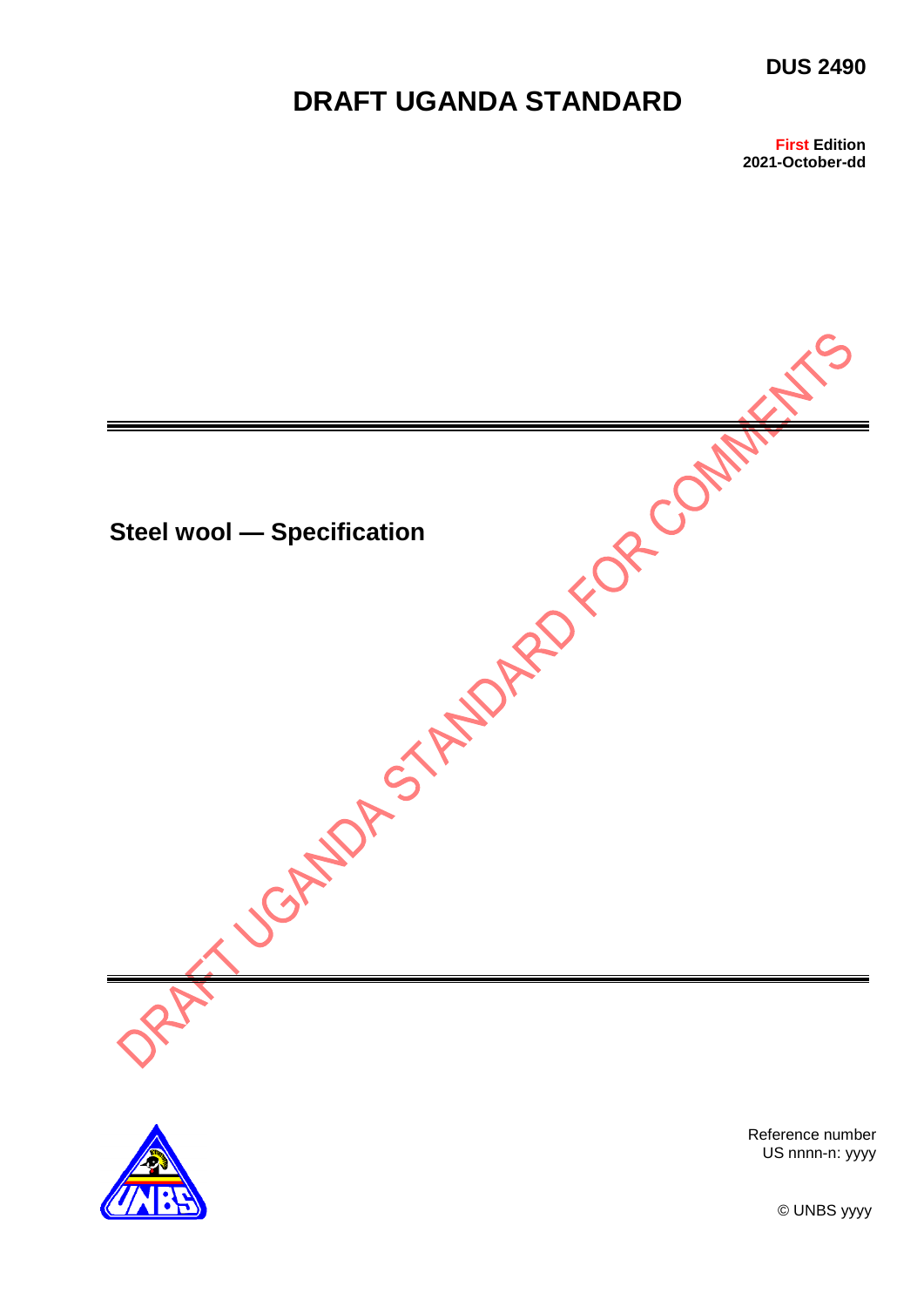**Compliance with this standard does not, of itself confer immunity from legal obligations**

**A Uganda Standard does not purport to include all necessary provisions of a contract. Users are responsible for its correct application**

© UNBS yyyy

All rights reserved. Unless otherwise specified, no part of this publication may be reproduced or utilised in any form or by any means, electronic or mechanical, including photocopying and microfilm, without prior written permission from UNBS.

A STANDARD FOR COMMENTS

Requests for permission to reproduce this document should be addressed to

The Executive Director Uganda National Bureau of Standards P.O. Box 6329 Kampala Uganda Tel: +256 414 333 250/1/2/3 Fax: +256 414 286 123 E-mail: [info@unbs.go.ug](mailto:info@unbs.go.ug) Web: www.unbs.go.ug.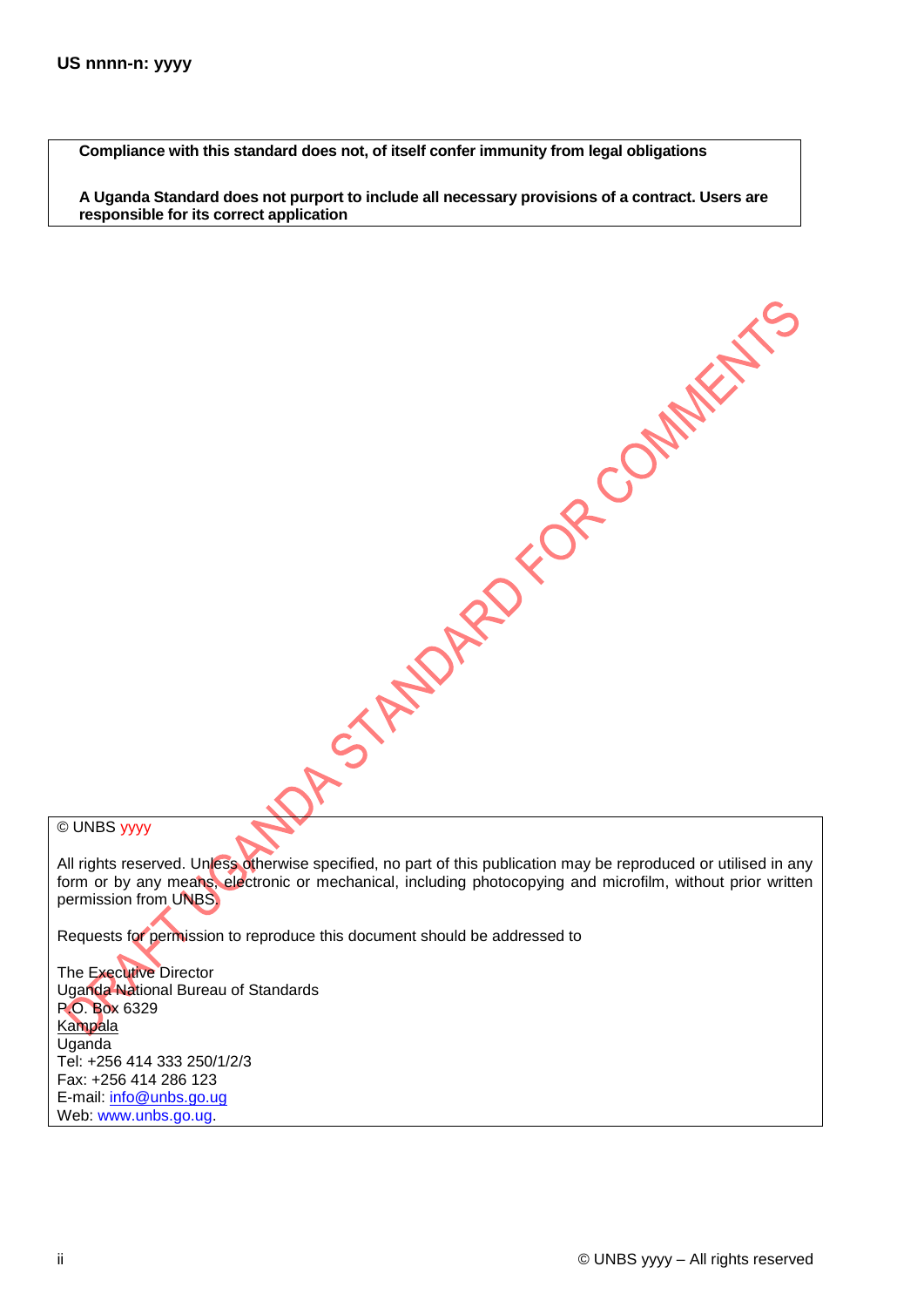# **Foreword**

Uganda National Bureau of Standards (UNBS) is a parastatal under the Ministry of Trade, Industry and Cooperatives established under Cap 327, of the Laws of Uganda, as amended. UNBS is mandated to coordinate the elaboration of standards and is

(a) a member of International Organisation for Standardisation (ISO) and

(b) a contact point for the WHO/FAO Codex Alimentarius Commission on Food Standards, and

(c) the National Enquiry Point on TBT Agreement of the World Trade Organisation (WTO).

The work of preparing Uganda Standards is carried out through Technical Committees. A Technical Committee is established to deliberate on standards in a given field or area and consists of key stakeholders including government, academia, consumer groups, private sector and other interested parties.

Draft Uganda Standards adopted by the Technical Committee are widely circulated to stakeholders and the general public for comments. The committee reviews the comments before recommending the draft standards

The committee responsible for this document is Technical Committee UNBS/TC 108, *Steel and Aluminium*.

for approval and declaration as Uganda Standards by the National Standards Council.<br>The committee responsible for this document is Technical Committee UNBS/TC 108, 3<br><br>And the Council Standards Council.<br>And the National Sta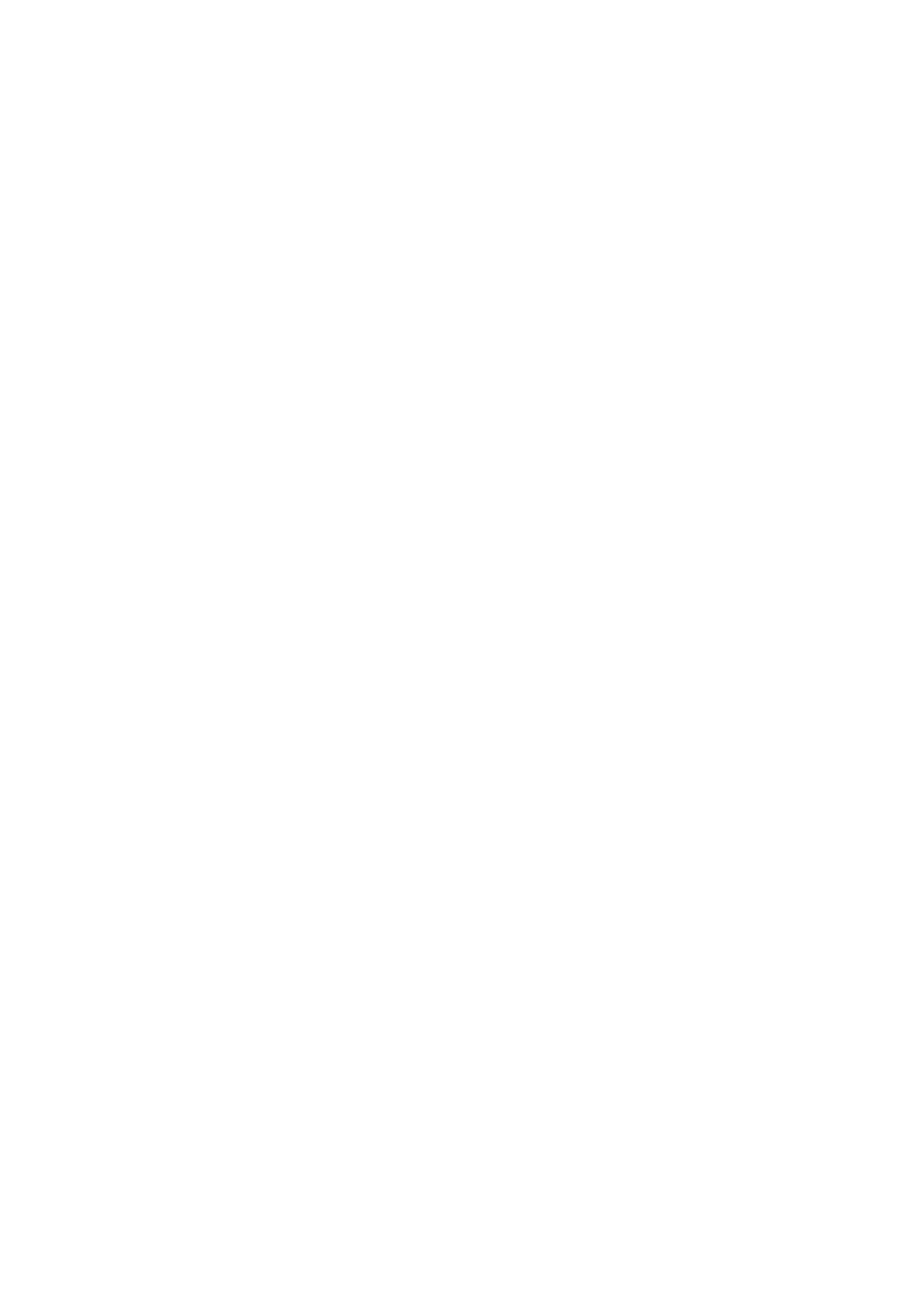# **Steel wool — Specification**

#### **1 Scope**

This working draft Uganda standard covers the requirements for commercial steel wool of different grades.<br>
The commercial steel wool shall be of the following grades,<br>
Grade 0000 (Super fine)<br>
Grade 000 (Extra fine)<br>
Grade The commercial steel wool shall be of the following grades,

Grade 0000 (Super fine)

Grade 000 (Extra fine)

Grade 00 (Very fine)

Grade 0 (Fine)

Grade 1 (Medium)

Grade 2 (Coarse)

Grade 3 (Very coarse)

#### **2 Normative references**

There are no normative references in this document

## **3 Terms and definitions**

No terms and definitions are listed in this document.

ISO and IEC maintain terminological databases for use in standardization at the following addresses:

— ISO Online browsing platform: available at http://www.iso.org/obp

## **4. General Requirements:**

**4.1.** Individual fibres shall have uniform sharp cutting edges and the edges of fibres shall not be blunt, when examined under a microscope of magnification 50X.

**4.2.** The length of the fibres shall be such that wool will cling together in handling without excessive unravelling.

**4.3.** Finished wool shall present a smooth uniform appearance. The fibres shall be free from saw - teeth, ruggedness spirals or whirls, when examined under a magnification of 50X.

**4.4.** The width of Steel Wool Fibres **s**hall be in accordance with Table 1, when tested as in 7.1.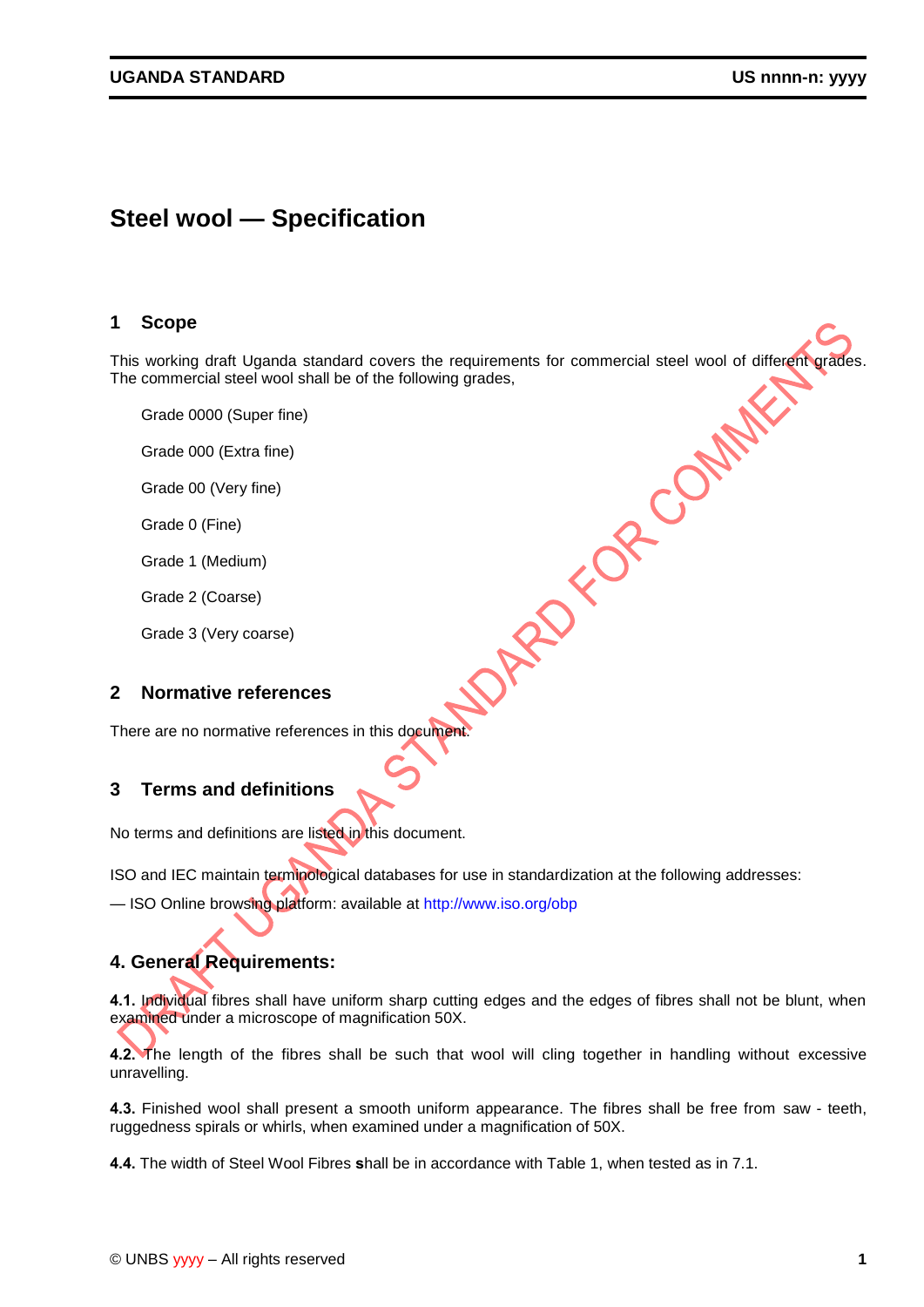## **5. Material**

Steel wool shall be produced from suitable carbon steel or alloy steel meeting the requirements laid down in 7.4.

## **6. Manufacturing**

Steel wool fibre shall be of uniform width as per Table 1. long fibre strands of steel having sharp, smooth cutting edges and shall be free from chips, short ends and materials other than steel fibres, examined under a magnification of 50X.

### **7. Tests:**

#### **7.1** *Width of fibre*

A specimen of 20 fibres shall be selected at random from a lot. Each fibre shall be measured under a 50X magnification microscope, graduated in micrometres. Not more than one fibre in each specimen shall have a value less than the value specified in column 3 of Table 1. Not more than one fibre in each specimen shall have a width greater than the values specified in column 4 of Table 1 and if this one fibre has width greater than the values specified in column 5 of Table 1 the specimen shall be declared as fail.

#### **7.2** *Ductility*

A single fibre of each grade of steel wool shall be capable of winding in a single loop tightly around the mandrel of size 1.5mm in diameter.

#### **7.3** *Moisture and Oil Content*

The loss in mass of a 50g sample of steel wool after drying in an oven at 120 $\degree$ C for an hour shall not exceed 1.5 percent.

#### **7.4 Corrosion Resistance**

**7.4.1** For Steel Wool ( used for filteration purposes) - Prepare a nitric acid solution by adding 5 ml concentrated nitric acid and 95 ml of distilled water. Put two drops of this solution on a compressed tuft of the steel wool and observe for any evidence of corrosion attack. Steel wool shall not show sign of corrosion attack.

#### **TABLE 1. Width of steel wool fibres**

| Grade | Mean Width of<br><b>Fibre</b><br>μm | Not more than<br>5 percent<br><b>Under</b><br>μm | Not more than<br>5 percent Over<br>μm | Not Fibre to<br><b>Exceed</b><br>μm |
|-------|-------------------------------------|--------------------------------------------------|---------------------------------------|-------------------------------------|
| (1)   |                                     | (3)                                              | (4)                                   | (5)                                 |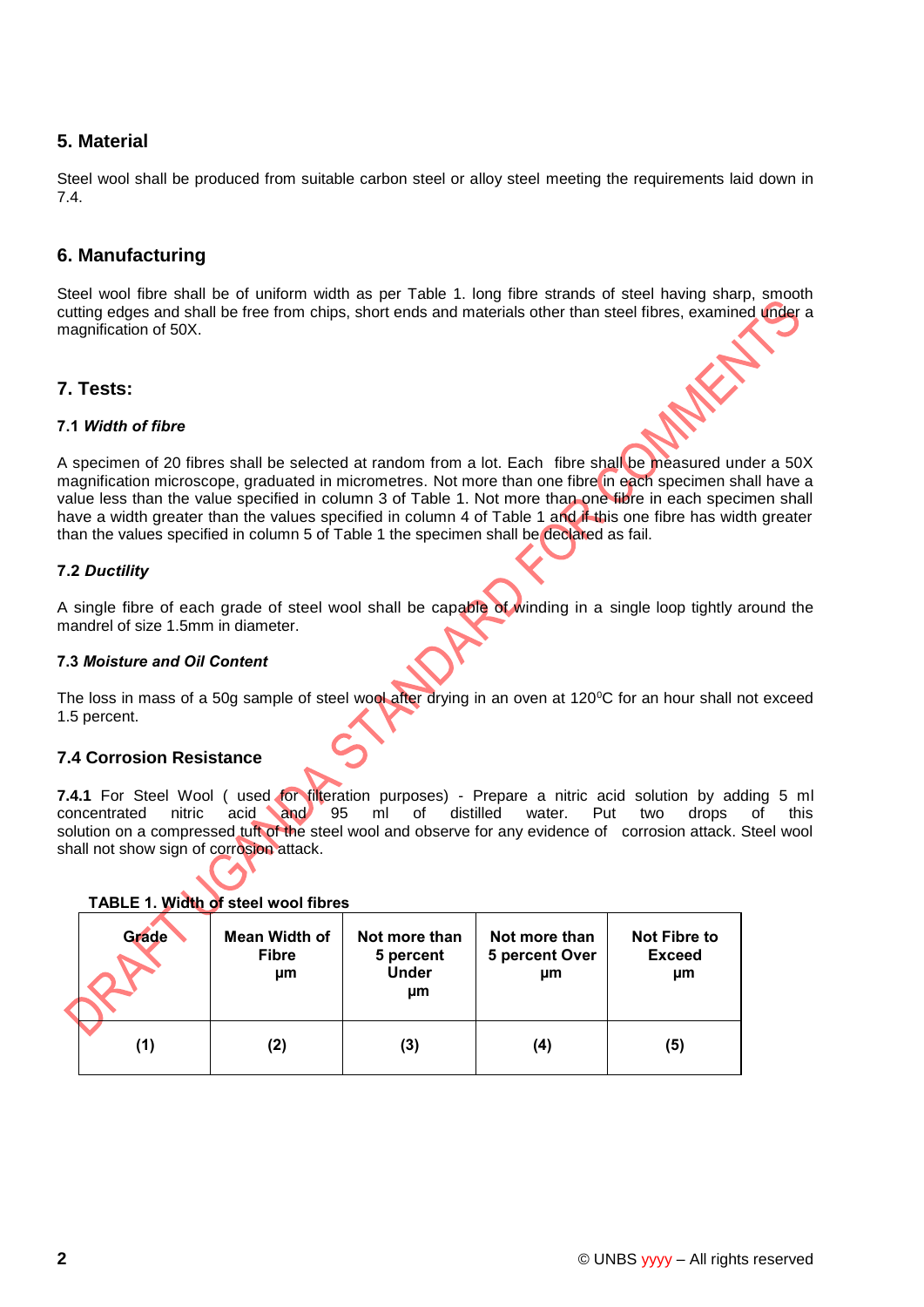| 0000         | 15.25   | 5  | 75  | 150  |
|--------------|---------|----|-----|------|
| 000          | 20.35   | 5  | 100 | 200  |
| 00           | 30.50   | 5  | 125 | 250  |
| 0            | 50.75   | 10 | 200 | 300  |
|              | 50.100  | 15 | 250 | 400  |
| $\mathbf{2}$ | 100.150 | 25 | 350 | 635  |
| 3            | 150.250 | 50 | 450 | 1000 |

7.4.2 For steel wool (used for other purposes except filteration) - A tuft of steel wool shall be tightly compressed in a ball shape about 20mm in diameter and then slightly flattened. Dip a small sheet of white blotting paper in distilled water and then remove from water, shaking off the excess water. Place it at the bottom of a glass container. Place the wool specimen on top of the blotting paper and cover the container. The temperature of the container shall be maintained at  $27 \pm 2.5^{\circ}$ C for a period of 5 hour. Steel wool shall not show sign of corrosion attack.

## **8. Sampling:**

**8.1** Unless otherwise agreed between the supplier and the purchaser, the procedure as given in ISO 2859 (part 1) shall be followed for sampling inspection. The sampling plan and inspection level as given in 8.2 and 8.3 shall be followed.

**8.2** For inspection of which of fibres, cutting edge of fibres and foreign materials in fibres, the sampling plan with inspection level II and acceptance quality level (AQL). 4 percent given in ISO 2859-1 shall be followed.

**8.3** For inspection of ductility, moisture and oil contents and corrosion resistance, the sampling plan with inspection level II and AQL 65 percent given in ISO 2859-1 shall be followed.

## **9. Packing**

The packing of commercial steel wool shall be as decided by the purchaser and the supplier. However, standard packages shall be 25g pads, 250g and 500g rolls, 5kg, 10kg and 20kg industrial coils.

## **10. Marking**

The packages shall be marked with the name of the material, the grade, the quality, manufacturers' initial trade-mark and month and year of manufacture.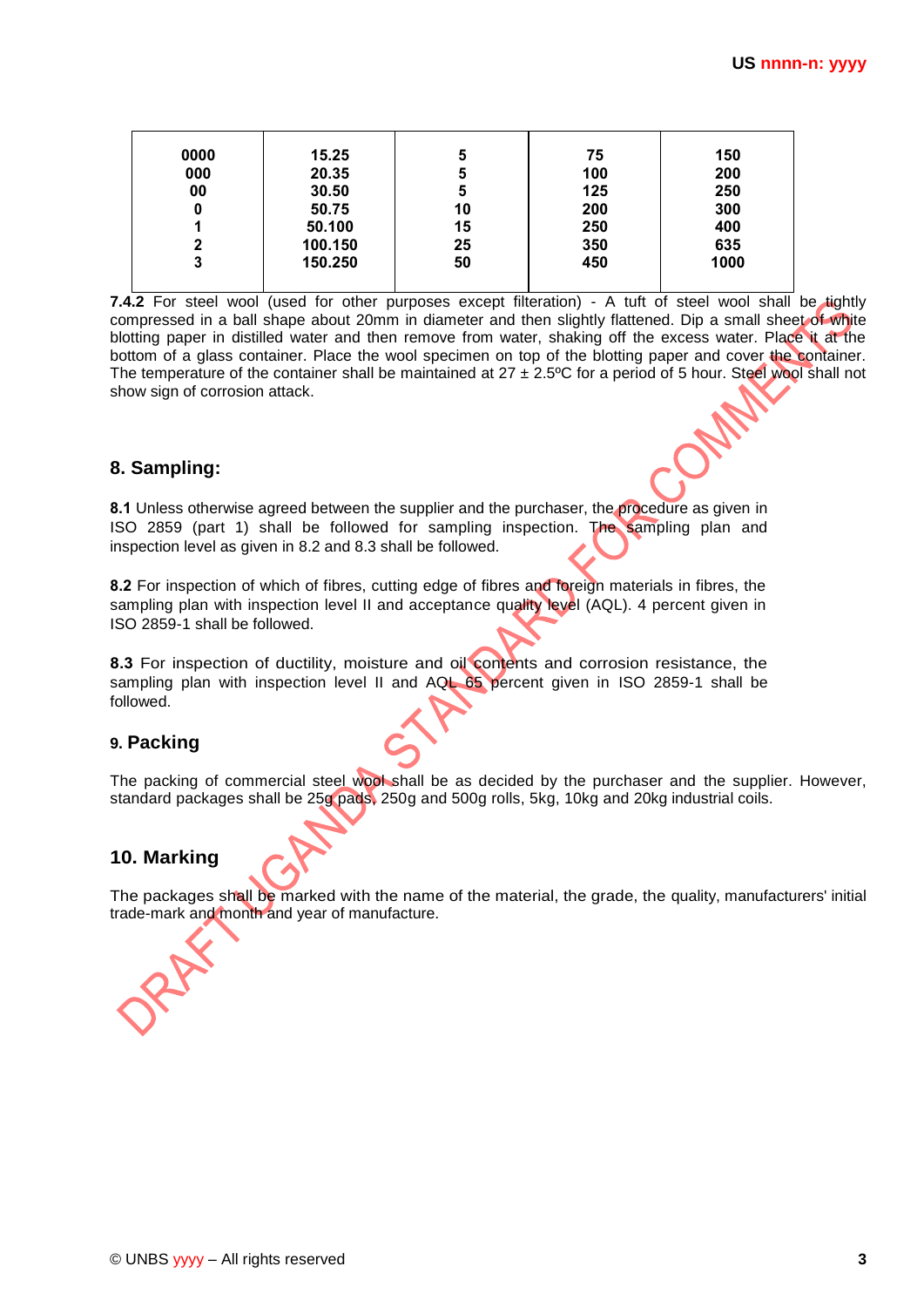## **Annex A (informative) INTENDED USES OF COMMERCIAL STEEL WOOL**

**A-1. Steel wool complying with this specification is intended to be used as an abrasive material for the following purposes:**

| Grade 0000<br>before  | For the rubbing down paint, varnish, polish or shellac<br>final<br>coat<br>any<br>on<br>surface for quality job.                                                                                        |
|-----------------------|---------------------------------------------------------------------------------------------------------------------------------------------------------------------------------------------------------|
| Grade 000<br>also on  | For work on anodized surfaces and rubbing down paint, varnish, etc,<br>furniture before polishing and for aluminfum and<br>aluminium utensil. In dairies, for bottles and stainless<br>steel equipment. |
| Grade 00              | For polishing of surfaces and household uses.                                                                                                                                                           |
| Grade 0               | For polishing and buffing surfaces.                                                                                                                                                                     |
| Grade 1<br>polishes,  | For cleaning of metal surfaces and light stripping of floor waxes and<br>and for the preparation of wood surfaces for first coats or fillers.                                                           |
| Grade 2<br>old paint, | For general abrasive cleaning, for example, removal of rust and<br>and rapid stripping of floor waxes and polishes.                                                                                     |
| Grade 3<br>cleaning   | For heavy abrasive cleaning, smoothing of rough surfaces. Also for<br>of rubber mould in tyre factories, cleaning of bottoms of ships.                                                                  |
|                       | A-2. Steel wool of grades 1, 2 and 3 also meeting the requirements of 7.4.1                                                                                                                             |

are used for filteration purposes in the chemical industry.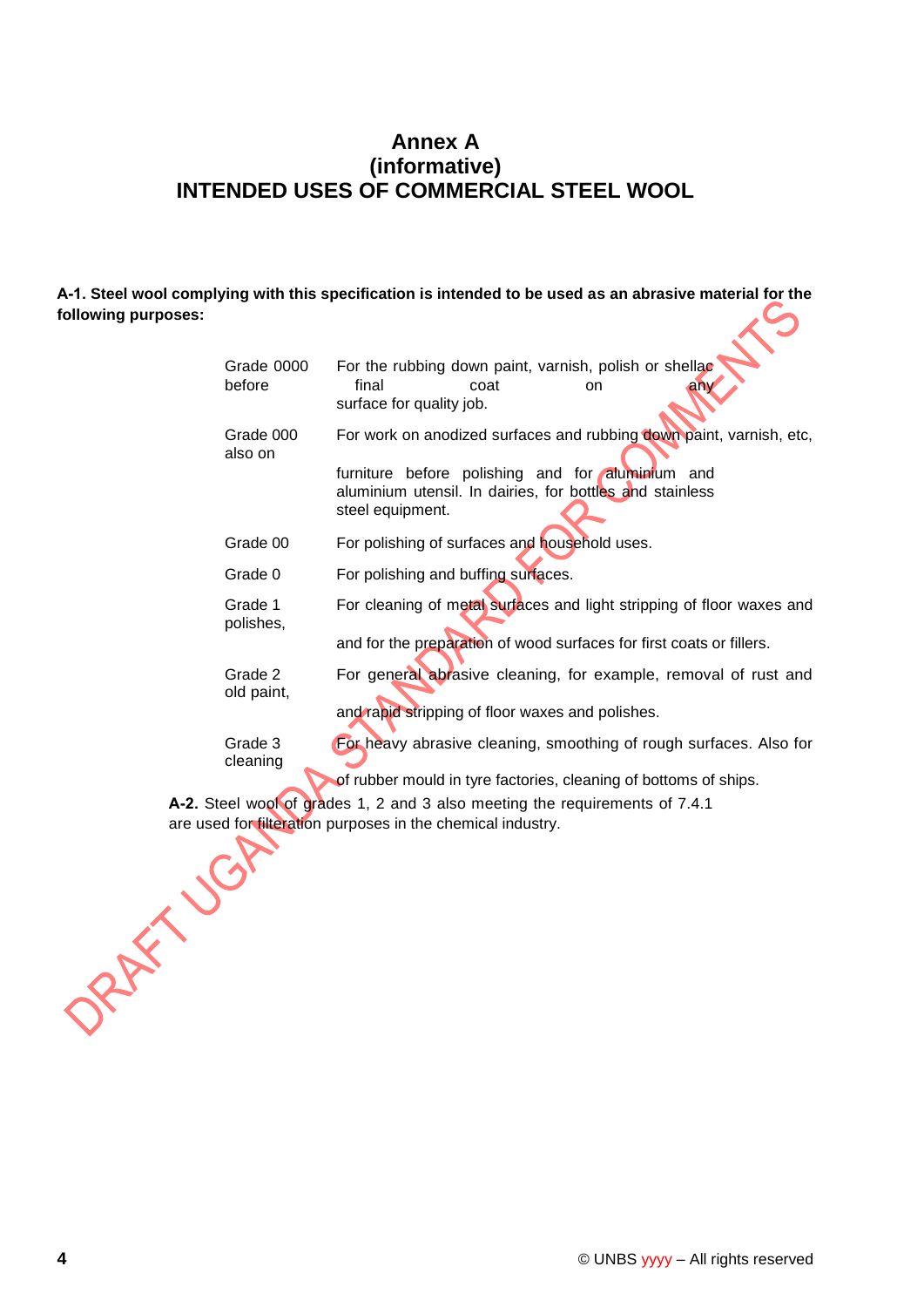# **Bibliography**

- ISO #####-#, General title Part #: Title of part  $[1]$
- $[2]$ ISO #####-##:20##, General title - Part ##: Title of part.

DRAFY JOCATOR STATORD FOR COMMENTS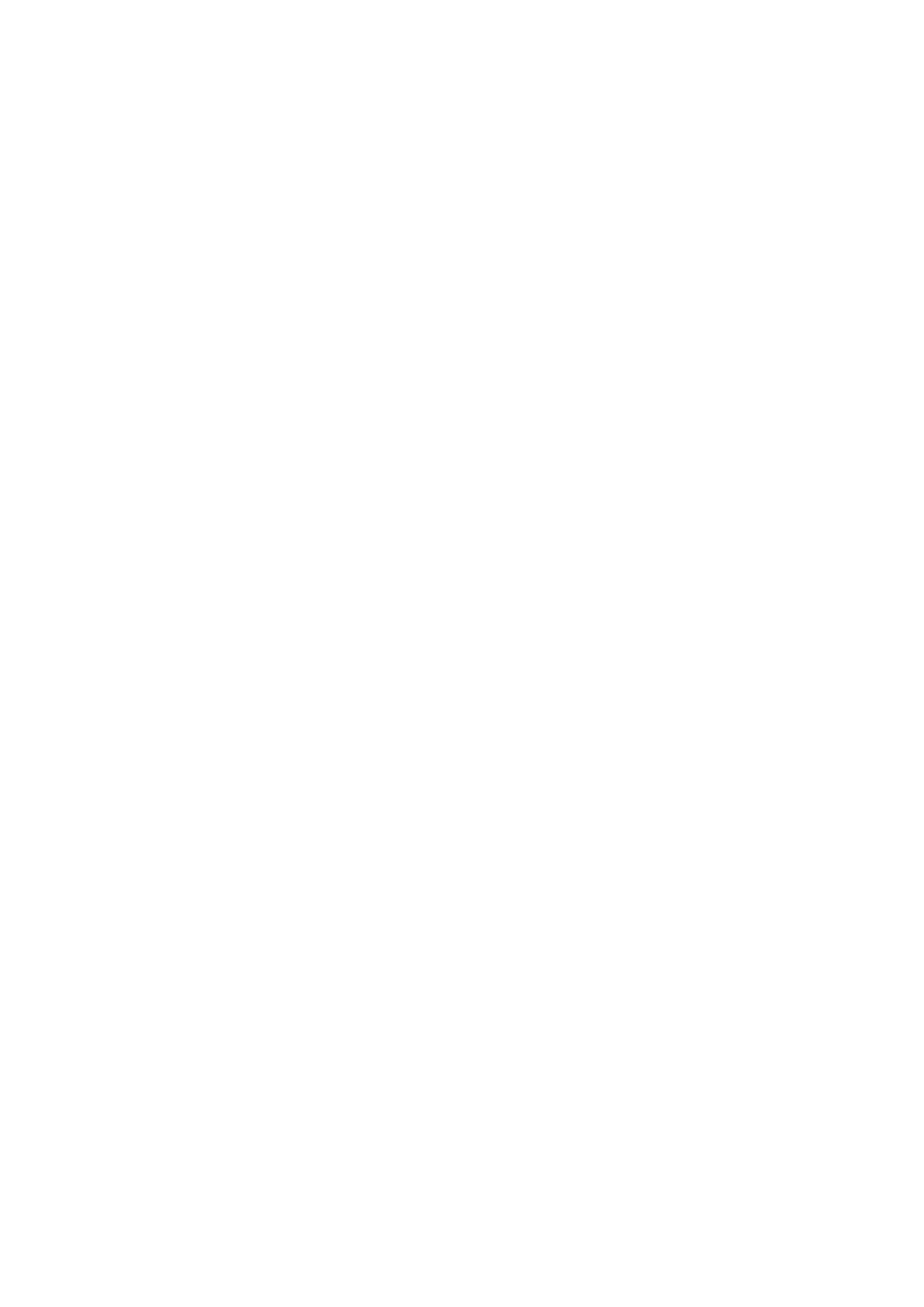#### **Certification marking**

Products that conform to Uganda standards may be marked with Uganda National Bureau of Standards (UNBS) Certification Mark shown in the figure below.

The use of the UNBS Certification Mark is governed by the Standards Act, and the Regulations made thereunder. This mark can be used only by those licensed under the certification mark scheme operated by the Uganda National Bureau of Standards and in conjunction with the relevant Uganda Standard. The presence of this mark on a product or in relation to a product is an assurance that the goods comply with the requirements of that standard under a system of supervision, control and testing in accordance with the certification mark scheme of the Uganda National Bureau of Standards. UNBS marked products are continually checked by UNBS for conformity to that standard.

Further particulars of the terms and conditions of licensing may be obtained from the Director, Uganda National Bureau of Standards.

ORAFY JORNALDAS